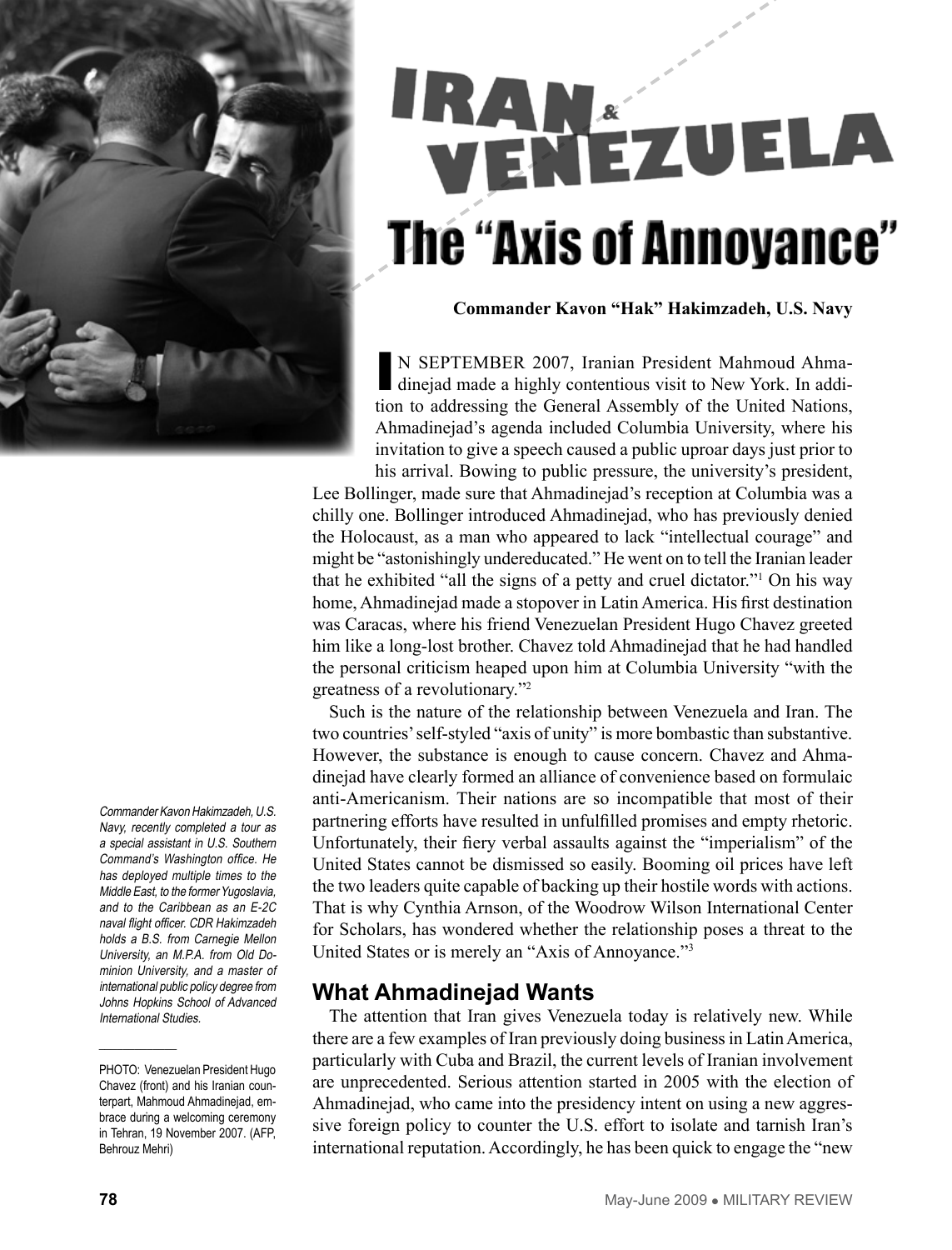# *Serious attention started in 2005 with the election of Ahmadinejad…*

leftist" leaders in Latin America as they have turned away from Washington.

Ahmadinejad answers to a regime that focuses on securing a dominant role for Iran in the Middle East and the Persian Gulf region. The United States has been the leading power in the Middle East since well before the birth of the Islamic Republic, a state of affairs that has always been unacceptable to the ruling mullahs. Currently, with the United States so heavily involved in countries on either side of Iran, Ahmadinejad sees it in Iran's best interest to make Washington as nervous as possible about as many issues as possible. That is one reason why Iran meddles in Iraq and Afghanistan by backing Hezbollah, pursuing nuclear weapons, and forming a strong relationship with Venezuela and Latin America. The fact that Chavez hates the United States provides a geopolitical opportunity that Ahmadinejad is ideologically incapable of passing up.

#### **What Chavez Wants**

Chavez wants Iran as a partner willing to share the burden of spreading his "Bolivarian" revolution in the region. Chavez has access to tremendous oil wealth, but even with oil at today's prices, his resources are limited. His regional and global ambitions are becoming more and more expensive. Chavez began his relationship with Iran in 2001 primarily as a means of diversifying Venezuela's export market. Once Ahmadinejad came to power, he found someone with interests that converged with his own.

Venezuela is too small a stage for Hugo Chavez. He is a megalomaniac who envisions himself to be the leader of a popular uprising against the "imperialism" of the United States. He has inspired a "lurch to the left" in much of Central and South America. Strong Chavez supporters have gained the presidencies of Nicaragua, Ecuador, and Bolivia.4 During the Summit of the Americas in Mar del Plata, Argentina, in 2005, Chavez gave a fiery speech to an audience of 25,000 people demonstrating against both the

U.S. Free Trade Area of the Americas proposal and the presence of George Bush.<sup>5</sup> Chavez whipped the crowd into such a frenzy that the demonstration turned into a violent riot that caused President Bush to cut short his visit to the region.

Chavez is a conniving enemy of those who oppose his anti-American stance. His relationship with Colombia is strained over that nation's close ties with the United States. Until recently, Chavez was a valuable ally of the Revolutionary Armed Forces of Columbia (FARC), which has conducted an insurgency against the Colombian government for four decades. In the past, he has recognized the FARC as a legitimate belligerent force and may have provided it with financial and material support and safe haven. However, he has proven to be a fickle ally. Once some of his covert support to the FARC came to light and Venezuela started receiving some bad press, he was quick to withdraw it. He recently stated that the guerrilla movement was "out of place" in Latin America.<sup>6</sup>

#### **Political Differences**

Chavez has likened the Iranian revolution to his Bolivarian revolution. However, other than both countries having overthrown a long established and corrupt order, these two revolutions could not be more dissimilar. The political systems that emerged from each revolution reveal the starkest differences.

Ahmadinejad, who is not a cleric, is not the lone voice in Iranian politics or the final authority on contentious issues. That role belongs to Ayatollah Kahmeni, Iran's supreme leader. The Iranian system of government requires Ahmadinejad to look "over his shoulder" to make sure he maintains the favor of the ruling mullahs. This political dynamic is the biggest difference between Ahmadinejad and Chavez, who seemingly answers to no one.

Chavez actively courts popular support through referenda to gain unprecedented power in Venezuela. The nation approved a new constitution in 1999 that created the Bolivarian Republic of Venezuela and allowed the president to run for two terms. Voters later bolstered Chavez' power by approving two additional branches of government thereby adding to the classic executive, legislative, and judiciary. Chavez' electoral branch and a "citizens" or "moral" branch afford him the opportunity to pack the government with cronies dedicated to keeping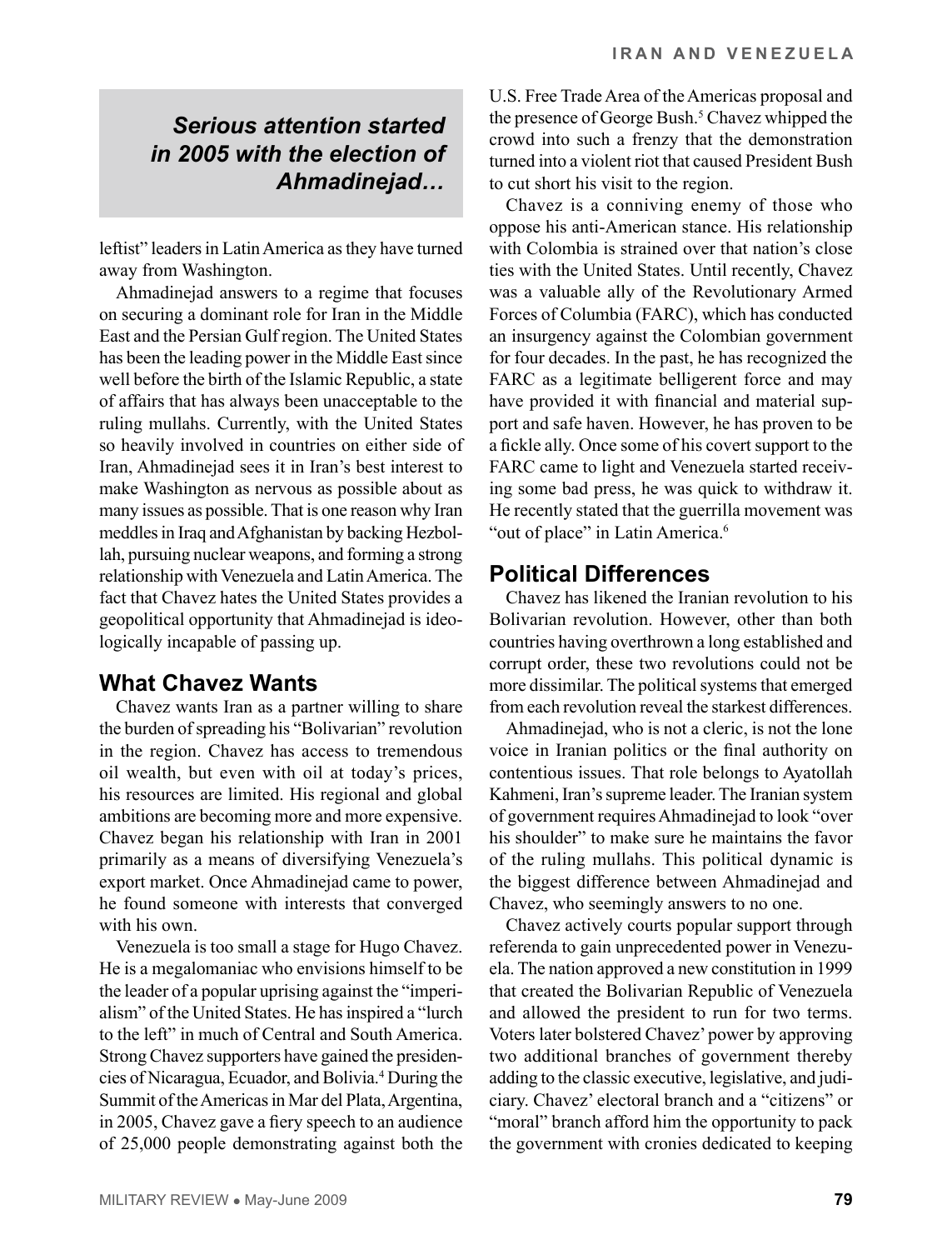him in control. Such is the extent of his popularity that all of this is legal because Venezuela's elections are almost universally acknowledged as fair.

Following this formula, Chavez has managed to achieve near autocratic powers in Venezuela. Opposition to him still exists: the electorate rejected his bid for absolute power in a 2007 referendum. However, for the near future the political dynamic in Venezuela will not be one in which Chavez will have to "look over his shoulder" very often for approval of his actions.

#### **Ideological Differences**

No matter how close the two leaders say they are, there is a fundamental contradiction in the Iran-Venezuela relationship that one cannot ignore. The axis of unity is an alliance between a leftist, socialist government and a conservative, theocratic one. As far as political ideologies are concerned, these two are like oil and water. This contradiction was evident in September 2007, at a conference organized by Tehran University students attempting to show parallels between Iran's Islamic Revolution and the Latin American socialist movement. The story of the conference, as reported by Inter Press Service reporter Kimia Sanati, reads like a comedy of errors.

The planned four-day "Che like Chamran" conference became an embarrassment for its organizers just a few hours after it began. As its title implies, the conference intended to promote the similarities between Che Guevara and Mustafa Chamran as two revolutionaries who had fought alongside rebels in other countries.

Guevara, a leader in the Cuban revolution, spent much of the mid-1960s unsuccessfully attempting to incite socialist revolutions in Africa and Central America before being captured and executed in Bolivia in 1967.<sup>7</sup> His children, Aleida and Camilo, were invited guests at the conference.

Chamran, an American-educated engineer and Islamist, organized and fought alongside the Amal

#### *As far as political ideologies are concerned, these two are like oil and water.*

guerrillas in southern Lebanon in the late 1970s. Early in the Iranian revolution, Ayatollah Khomeini appointed Chamran defense minister. He was killed in 1981 while leading Iranian paramilitary forces during the first phases of the Iran-Iraq war.<sup>8</sup>

The conference's problems started with the first speaker Haj Saeed Ghasemi, who is associated with one of Iran's many militia organizations. As he held up a translated Che Guevara book he said, "Che was religious and believed in God," "Fidel and Che were never socialist or communists," and "the people of Cuba hated the Soviets for all they had done." He went on to say that "today, communism has been thrown into the trash bin of history as predicted by Ayatollah Khomeini," and the only way to save the world was through "the religious, pro-justice movement."9 This sort of language may be common in the Islamic republic where socialism is illegal and punishable by death, but including it in an address to an audience that included Che's children was indelicate to say the least.

Predictably, Aleida was quick to take umbrage. In her own address, she responded to Ghasemi indignantly, advising him to "always refer to original sources instead of translations to find out about Che Guevara's beliefs." She spoke "on behalf of the Cuban people . . . who were grateful to the Soviet Union" and stated that her father "never talked about God, never met God, and knew there was no absolute truth."10

The conference-turned-fiasco presented a microcosm of the structural flaws in the Iran-Venezuela relationship. The two countries are in an alliance of convenience based on only a few issues. Once either country feels it has gotten all it can out of the relationship, it is likely that political ideologies and wide cultural gaps will quickly overcome pragmatism, and the ostensibly close friendship will fade away.

#### **Economic Cooperation**

So far, Venezuela and Iran have overlooked their political and ideological differences and worked hard to forge genuine economic and diplomatic ties. The two nations have signed an estimated 180 economic and political accords. At one point last year, the Iranian foreign minister estimated these agreements to be worth \$20 billion.<sup>11</sup> However, these agreements have proven to be largely symbolic thus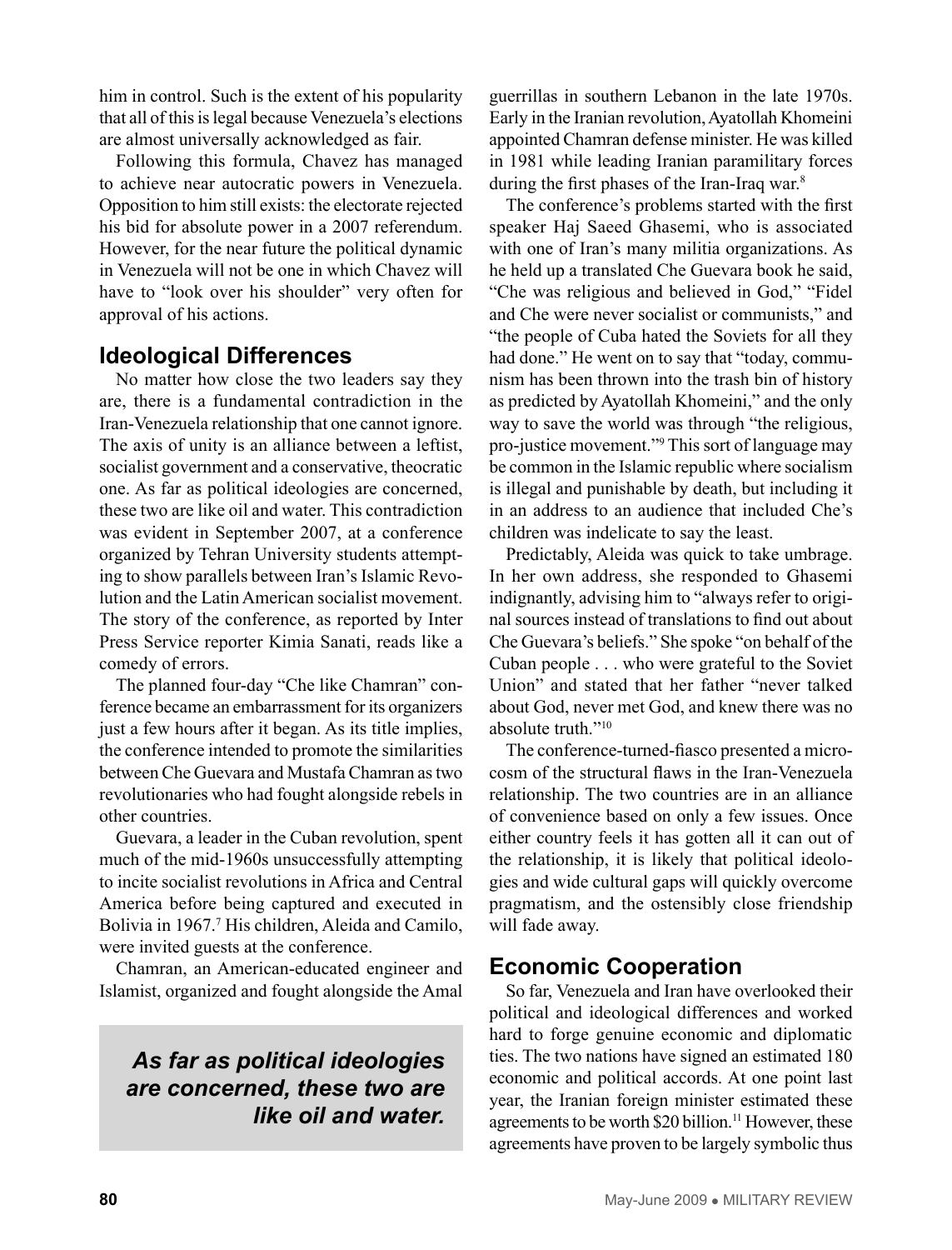

**Venezuelan President Hugo Chavez points at the place where he and his Iranian counterpart Mahmoud Ahmadinejad inaugurated a joint petrochemical plant in the Asaluyeh industrial zone on Venezuela's Gulf coast, 2 July 2007.** 

far because the two nations have very little to offer each other economically. Both rely on oil exports as their primary means of economic growth with all other industries paling in comparison to oil production. Neither country has expertise in industries that would complement the other or is capable of competing in global markets without significant government subsidies.

For example, Chavez's first accord with Iran came *before* Ahmadinejad's election. He visited Tehran in 2001 and 2003 to establish a relationship with the Iranian government of Mohammad Khatami, whose election as a "moderate" in 1997 had opened up possibilities for several Latin American countries (including Brazil) to trade with Iran.12 After an extended courtship, Khatami agreed to a joint venture to produce tractors in Ciudad Bolivar, Venezuela, with Iran owning a 31 percent stake in the "Veniran" factory.13 Today, the factory produces 4,000 tractors a year, but the economic value of the

# *…Chavez's first accord with Iran came* **before**  *Ahmadinejad's election.*

tractors to Venezuela is limited to being symbolic "agents of revolutionary change" because they are of such poor quality. The government gives or leases most of them to cooperatives working land that the socialists expropriated from ranchers and sugar plantations, although some have been sent to Bolivia and Nicaragua, in support of Chavez's allies.<sup>14</sup>

Since Ahmadinejad came to power in 2005, the two nations signed many more accords. These include a \$4 billion Iranian commitment to build platforms for exploration in the Orinoco Delta oil deposits, jointly owned car factories intended to produce two versions of "antiimperialist" cars, and a host of agreements to cooperate on agricultural and dairy production.15 Venezuela has reciprocated by providing Iran with refined petroleum products because Iran lacks the capacity to produce enough gasoline for itself.16

These efforts are primarily symbolic because they have not created significant economic growth. A recent interview with an Iranian manager at the Veniran plant reveals that the true value of the tractors lies in their message to Washington. When first asked about the purpose of the plant, the Iranian manager said, "The idea is to help our brothers develop the land," but when asked if the objective was also to "stick a finger in George Bush's eye," the manager smiled and nodded yes.17 Investing in a joint auto plant may help the two leaders with their small circle of admirers, but it will have little or no impact on the United States. The production of poor-quality tractors or cars that cannot compete for a share of the world market is not an economic strategy. An economic plan created for its emblematic value may seem feasible as long as oil prices remain high, but the historic fluctuation of oil prices and failure to invest in its existing oil production infrastructure will certainly cause it to fail in the end.

# **Diplomatic Cooperation**

In keeping with both leaders' geopolitical desires, Chavez helped Ahmadinejad bolster relationships with his friends in the new governments of Bolivia, Nicaragua, and Ecuador. Ahmadinejad made well-publicized trips to Venezuela in July 2006; Venezuela, Nicaragua, and Ecuador in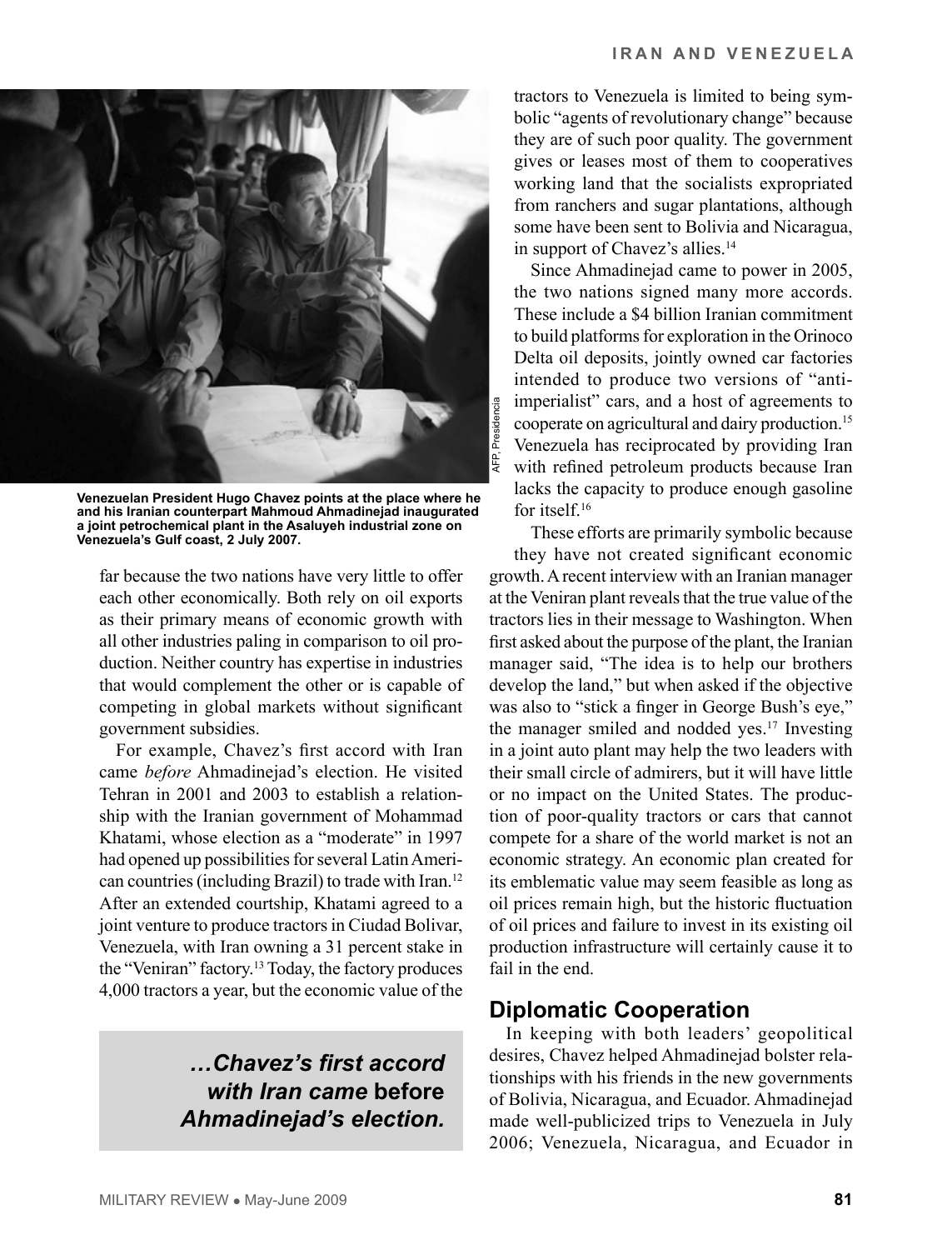#### *…Chavez helped Ahmadinejad bolster relationships with his friends in the new governments of Bolivia, Nicaragua, and Ecuador.*

January 2007; and Venezuela and Bolivia in 2007. During the last trip, Bolivia and Iran established diplomatic relations and signed agreements for \$100 million in Iranian financing.<sup>18</sup> Iran set up an embassy in Managua and pledged \$350 million to Nicaragua to build a deepwater seaport and to plow a connecting dry canal corridor for pipelines, rails, and highways. Iran opened a trade office in Quito in January 2008.19

However, there has been little follow-through on this initial flurry of activity. Iranian financing in Bolivia has not yet materialized, and there are rumors that Daniel Ortega put a planned trip to Tehran on indefinite hold because Iran did not come through on the deepwater seaport pledge. Surprisingly, even when oil prices were at an all-time high in the summer of 2008, Iran refused to forgive Nicaragua's \$152 billion debt, despite Ortega's explicit public request to do so.

Iran and Venezuela have consistently supported each other in the United Nations. Iran continues to suffer under UN sanctions because of its nuclear ambitions. In 2006, when the International Atomic Energy Agency put forth a resolution condemning Iran, the countries of Venezuela, Cuba, and Syria opposed it.20 After Ahmadinejad's visit to Nicaragua in early 2007, Daniel Ortega joined this short list of Iran supporters. In turn, Iran supported Venezuela's unsuccessful attempt to gain a seat on the Security Council in 2006. This pattern continued in late 2008, when Iran made its own failed bid for the Asian seat on the Security Council. It is likely that Iran's Latin American friends cast a few of the 32 votes Iran received in the secret ballot.<sup>21</sup>

In keeping with Chavez's desire to find a partner for his ambitious regional projects, and Ahmadinejad's desire to buy friends, the two nations launched a joint bank to fund development activities with each country contributing half of the start-up funds to support projects in "antiimperialist" countries.<sup>22</sup>

#### **Causes for Concern**

In March 2007, the two countries inaugurated a weekly flight between Tehran and Caracas with a stop in Damascus, Syria. Rumors are that immigration and screening rules in Caracas are quite lax for the passengers disembarking from this flight. Perhaps as a result, there is growing evidence of a Hezbollah presence in Venezuela.



**Iranian President Mahmoud Ahmadinejad and Nicaraguan President Daniel Ortega wave to supporters 14 January 2007 in Managua, Nicaragua. The Iranian president travelled to Nicaragua after visiting Venezuela, where he signed business agreements with President Hugo Chavez.** 

A wholly owned subsidiary of the Iranian revolution in the 1980s, Hezbollah has grown into a huge political force in Lebanon today. It operates at least semi-autonomously, but the organization still takes marching orders from Iran, a source of much of Hezbollah's financial and military support. The U.S. Department of the Treasury's Office of Foreign Assets Control has targeted the assets of two Hezbollah supporters living in Venezuela, one of whom was a Venezuelan diplomat.<sup>23</sup>

The above information, when combined with Venezuelan actions and rhetoric, paints a disturbing picture of what could be going on covertly in the United States' own hemisphere. In the summer of 2006,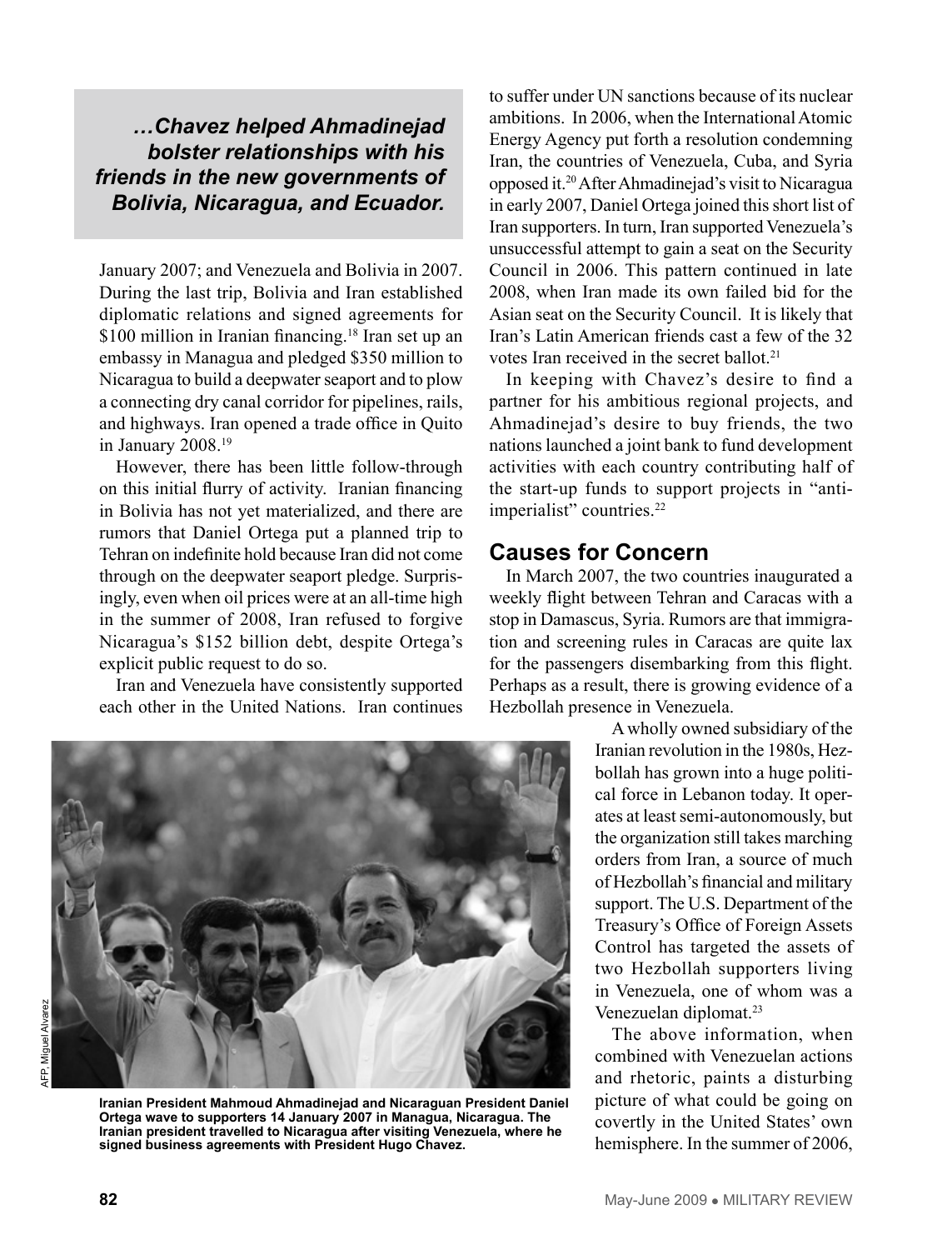Venezuela bought 100,000 AK-47 assault and sniper rifles from Russia. At the same time, Chavez and Russian President Vladimir Putin signed an agreement that licensed the AK-47 for domestic production in Caracas.<sup>24</sup> At the time, much of the international concern about the agreement centered on Chavez's support for the FARC, but one can imagine an even more nefarious agenda behind the purchase as well. The rising numbers of Hezbollah Iranians, the increasing number of weapons in the region, and the porous borders in Central America cause some observers to worry about terrorist infiltration.

#### **Threat or Not?**

Economic realities for Venezuela probably preclude the emergence of any serious security threats in the near term. Venezuela is heavily dependent on the United States economically, and Chavez has shown that he can be very pragmatic when it comes to protecting the Venezuelan economy. While Chavez has worked with China, Russia, and Iran to diversify his economy, the United States remains Venezuela's largest trading partner by far. The main destination for 53.9 percent of all of Venezuelan exports is the United States. The next highest destination, the Netherlands Antilles, receives only 8.8 percent of Venezuelan exports.25 Venezuela still sells over half of its oil, or more than 1.5 million barrels of oil a day, to the United States. A significant portion of Venezuelan refining capacity is located in the United States, which gets less than 15 percent of its oil from Venezuela. This relationship is not likely to change in the near future. An oil embargo would hurt the U.S., but cripple Venezuela. Chavez's recent turnabout of support for the FARC in Colombia was likely a demonstration of his economic concerns.

There is no information currently available to justify concerns about terrorist activity due to Iran's growing presence in Venezuela. Given its Middle

# *Venezuela is heavily dependent on the United States economically, and Chavez has shown that he can be very pragmatic…*

East focus and many opportunities there to cause military trouble for the United States, it is unlikely that Iran would resort to terrorist action from Latin America. Iran's current activities in the region are likely more pragmatic than nefarious. In keeping with Ahmadinejad's aggressive foreign policy, Iran is attempting to modify power relationships, which is normal behavior in the international environment. Ahmadinejad may sound like he is out of control, but Iran's mullahs will most assuredly keep him on a tight rein.

Iran faces a tremendous asymmetry with the United States in virtually every instrument of national power. The Islamic Republic of Iran is attempting to erode some of that imbalance, and Chavez, always looking for the opportunity to annoy the United States, has been more than willing to aid this Iranian effort.

Still, many in the United States argue that when Chavez and Ahmadinejad call each other brother, they are bound to be "up to no good."26 Iran's nuclear pursuits only add fuel to this argument. Chavez mentions nuclear cooperation with Iran often and has supported Iran's pursuit of nuclear power at every opportunity. Ahmadinejad does not often reciprocate this sentiment. Should Iran successfully develop a nuclear weapons capability, it is unclear whether the international community will react with engagement or further isolation. However, they will have to react. Iran will certainly have an increased international standing with nuclear weapons, even if it results in universal condemnation. This new status may not require the support of a socialist with whom the religious tenets of the Islamic Republic are at serious odds.

# **An Undue Level of Attention**

The relationship between Iran and Venezuela is the result of a convergence of unique geopolitical circumstances. Both countries are seeking out all of the allies they can find in order to avoid isolation. Chavez and Ahmadinejad have similar personalities and seem to like each other, have taken advantage of every opportunity to antagonize the United States, and have been successful in doing so primarily because they are unpredictable.

Unfortunately for the two leaders, the foundations of the relationship are flawed. These two nations are based on opposite principles. Venezuela is a leftist